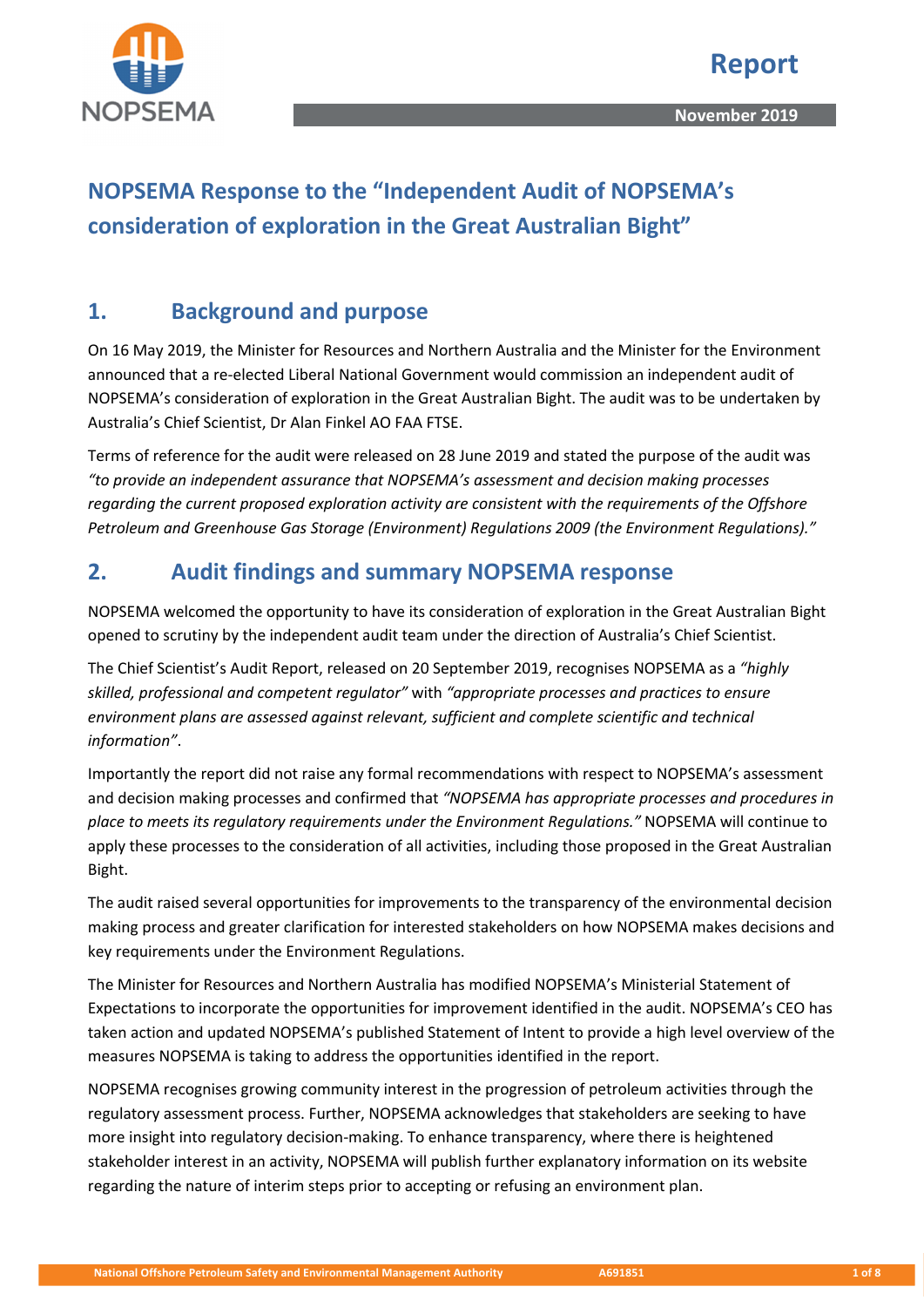NOPSEMA will also provide clearer guidance regarding assessment criteria relevant to levels of impact and risk, as well as further clarification of what it considers when assessing whether titleholders have appropriately identified and consulted with relevant persons.

NOPSEMA notes that several opportunities for improvement have been raised for other organisations and will work constructively and cooperatively with relevant stakeholders, including Commonwealth departments and agencies where NOPSEMA's involvement and contribution can be of benefit.

# **3. Detailed response to individual findings and opportunities**

Detailed responses and intended actions against each of the Chief Scientist's findings and opportunities are provided in Table 1 below. The timing of the actions is dependent on resources and engagement with stakeholders. The actions are being progressively completed through 2019 with a view to completion in early 2020.

NOPSEMA plans to report on progress and seek input to actions taken to address the findings via the NOPSEMA Community and Environment Reference Group.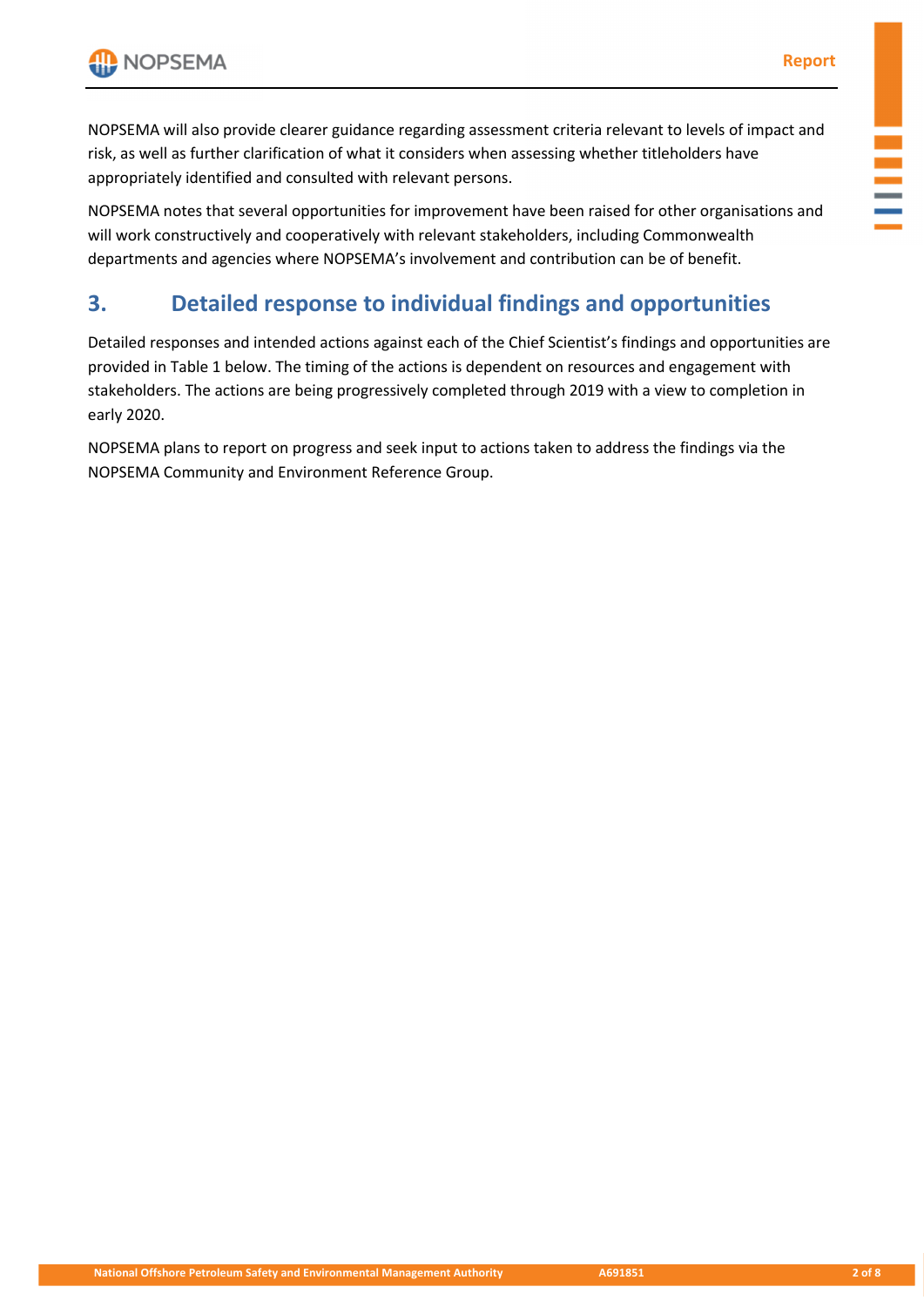$\mathcal{L}_{\mathcal{A}}$  $\sim$ **College Contract Contract** 

## *Table 1 – Summary of NOPSEMA's response to the Chief Scientist Audit.*

| <b>Chief Scientist Audit</b>                                                                                                                                                                                                                                                                                                                                                                                                                                                 |                                                                                                                                                                                                                                                                                                             | NOPSEMA response and proposed action(s) (if any)                                                                                                                                                                                                                                                                                                                                                                                                                                                                                                                                                                                                                                                                                                                                                                                                                                                                                                                                                                                                                                                                                                                                                                                                                                                                                                                                                                                                                                                                                                                                                                                                                                                                                                                                                                                                                                                                                                                                                                                                                                                                                                                                                                                                                                           |
|------------------------------------------------------------------------------------------------------------------------------------------------------------------------------------------------------------------------------------------------------------------------------------------------------------------------------------------------------------------------------------------------------------------------------------------------------------------------------|-------------------------------------------------------------------------------------------------------------------------------------------------------------------------------------------------------------------------------------------------------------------------------------------------------------|--------------------------------------------------------------------------------------------------------------------------------------------------------------------------------------------------------------------------------------------------------------------------------------------------------------------------------------------------------------------------------------------------------------------------------------------------------------------------------------------------------------------------------------------------------------------------------------------------------------------------------------------------------------------------------------------------------------------------------------------------------------------------------------------------------------------------------------------------------------------------------------------------------------------------------------------------------------------------------------------------------------------------------------------------------------------------------------------------------------------------------------------------------------------------------------------------------------------------------------------------------------------------------------------------------------------------------------------------------------------------------------------------------------------------------------------------------------------------------------------------------------------------------------------------------------------------------------------------------------------------------------------------------------------------------------------------------------------------------------------------------------------------------------------------------------------------------------------------------------------------------------------------------------------------------------------------------------------------------------------------------------------------------------------------------------------------------------------------------------------------------------------------------------------------------------------------------------------------------------------------------------------------------------------|
| <b>Findings (extract)</b>                                                                                                                                                                                                                                                                                                                                                                                                                                                    | <b>Opportunities</b>                                                                                                                                                                                                                                                                                        |                                                                                                                                                                                                                                                                                                                                                                                                                                                                                                                                                                                                                                                                                                                                                                                                                                                                                                                                                                                                                                                                                                                                                                                                                                                                                                                                                                                                                                                                                                                                                                                                                                                                                                                                                                                                                                                                                                                                                                                                                                                                                                                                                                                                                                                                                            |
| NOPSEMA has appropriate processes<br>and practices to ensure environment<br>plans are assessed against relevant,<br>sufficient and complete scientific and<br>technical information.<br>NOPSEMA has clear guidance material<br>in place to assess environmental<br>impacts and risks.<br>Stakeholders desired a greater level of<br>transparency from NOPSEMA during<br>the assessment and decision-making<br>process, prior to a final decision on<br>the environment plan. | 1. NOPSEMA could<br>enhance<br>transparency during<br>the assessment and<br>decision-making<br>$process - for$<br>example, by<br>providing further<br>public detail of<br>requests for written<br>information and<br>opportunities for the<br>titleholder to modify<br>and resubmit an<br>environment plan. | NOPSEMA recognises there can be significant interest in the progression of some petroleum<br>activities through the assessment process and acknowledges that stakeholders are seeking to<br>have more insight into decision-making including interim deliberative process steps.<br>NOPSEMA also seeks to ensure that good administrative decision making principles, as<br>identified under the Administrative Decisions Judicial Review Act 1977 (ADJR Act), are<br>implemented to provide a fair process for all parties.<br>NOPSEMA notes the Department of Industry, Innovation and Science (DIIS) conducted a policy<br>review of the transparency and consultation provisions of the Environment Regulations during<br>2018 and 2019. The review process specifically considered the transparency of interim<br>decision making steps during assessments and sought broad stakeholder feedback on the<br>concept. The review process culminated in regulatory changes to increase transparency of the<br>assessment process and decision making by NOPSEMA on environment plans which came into<br>force in April 2019. These measures did not extend to changing the Australian Government's<br>policy position or regulations to provide for increased transparency of deliberative process<br>steps and NOPSEMA's interactions with titleholders during assessments.<br>Actions:<br>a. In order to enhance transparency, NOPSEMA will amend its Environment Plan<br>Assessment Policy to require publication of further explanatory information regarding<br>the nature of interim steps (i.e. prior to accepting or refusing to accept an<br>environment plan). Where there is heightened public interest in assessments,<br>NOPSEMA will publish further explanatory information in a manner that ensures<br>adherence to good decision-making principles and is in accordance with the law. For<br>example, content would be published on NOPSEMA's website to provide updates and<br>explain actions taken by NOPSEMA.<br>For each final decision on environment plans where public comments have been<br>b.<br>received or where otherwise considered appropriate, NOPSEMA will include<br>information in Key Matters Reports that document how requests for information or |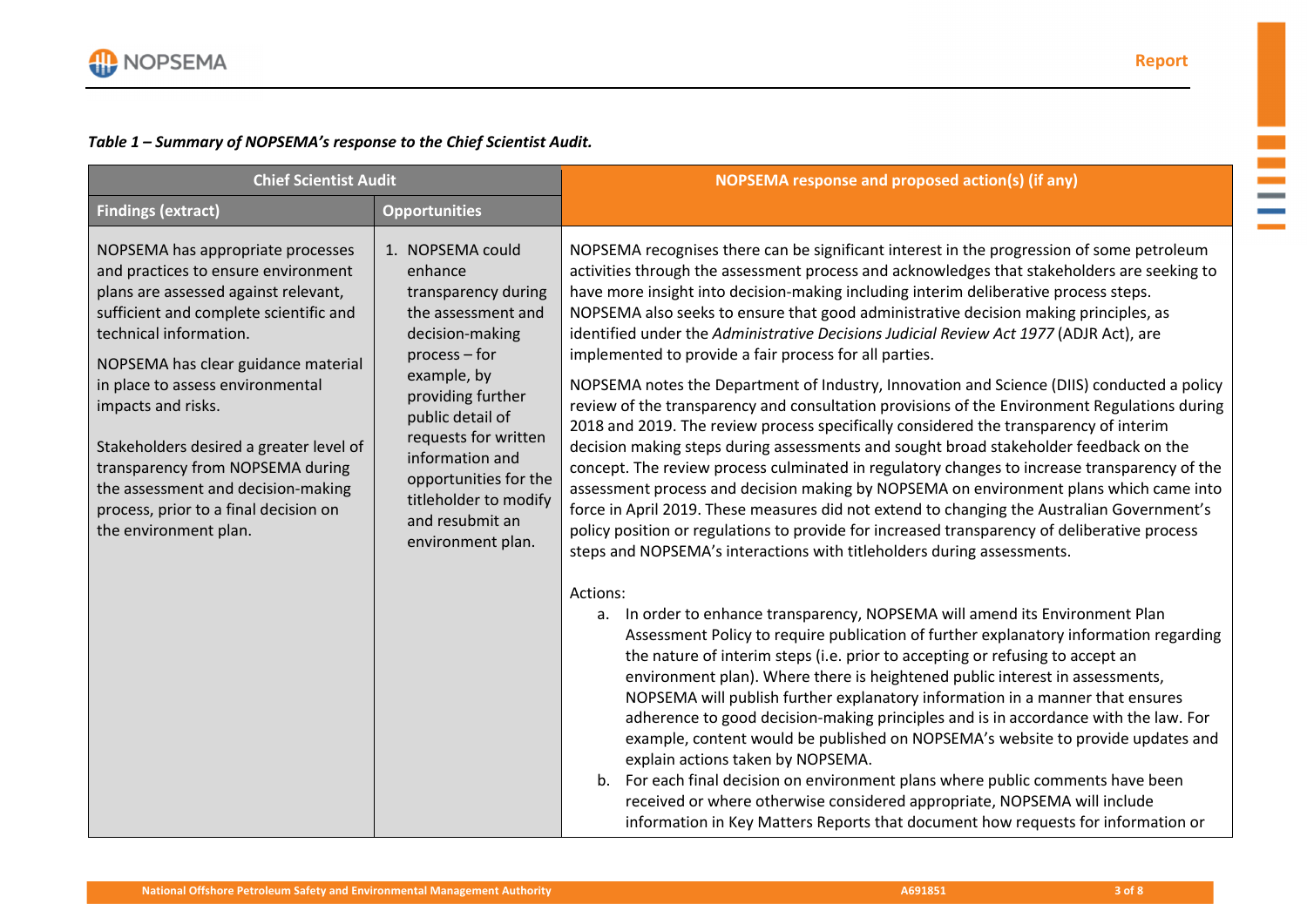

### **Report**

m,  $\mathbb{R}^2$  $\sim$  $\sim$ **Contract Contract** 

| <b>Chief Scientist Audit</b>                                                                                                                                                                                                                                                                                                                                     |                                                                                                                                                                                                                     | <b>NOPSEMA response and proposed action(s) (if any)</b>                                                                                                                                                                                                                                                                                                                                                                                                                                                                                                                                                                                                                                                                                                                                                                                                                                                                                                                                                                                                                                                                                                                                                                                 |
|------------------------------------------------------------------------------------------------------------------------------------------------------------------------------------------------------------------------------------------------------------------------------------------------------------------------------------------------------------------|---------------------------------------------------------------------------------------------------------------------------------------------------------------------------------------------------------------------|-----------------------------------------------------------------------------------------------------------------------------------------------------------------------------------------------------------------------------------------------------------------------------------------------------------------------------------------------------------------------------------------------------------------------------------------------------------------------------------------------------------------------------------------------------------------------------------------------------------------------------------------------------------------------------------------------------------------------------------------------------------------------------------------------------------------------------------------------------------------------------------------------------------------------------------------------------------------------------------------------------------------------------------------------------------------------------------------------------------------------------------------------------------------------------------------------------------------------------------------|
| <b>Findings (extract)</b>                                                                                                                                                                                                                                                                                                                                        | <b>Opportunities</b>                                                                                                                                                                                                |                                                                                                                                                                                                                                                                                                                                                                                                                                                                                                                                                                                                                                                                                                                                                                                                                                                                                                                                                                                                                                                                                                                                                                                                                                         |
|                                                                                                                                                                                                                                                                                                                                                                  |                                                                                                                                                                                                                     | opportunities to modify and resubmit resulted in changes to the environment plan<br>during the assessment process.<br>NOPSEMA will work with DIIS to review the transparency of the assessment and<br>C.<br>decision-making process after one year of the amended regulations being in effect to<br>consider whether further regulatory transparency provisions may be warranted.                                                                                                                                                                                                                                                                                                                                                                                                                                                                                                                                                                                                                                                                                                                                                                                                                                                       |
| "As low as reasonably practicable"<br>(ALARP) and "acceptable" are not<br>concepts well understood by all<br>community stakeholders.                                                                                                                                                                                                                             | 2. NOPSEMA could<br>provide clearer<br>guidance to the<br>public on what it<br>considers when it<br>assesses<br>environmental<br>impact and risk to<br>be as low as<br>reasonably<br>practicable and<br>acceptable. | NOPSEMA recognises that "as low as reasonably practicable" (ALARP) and "acceptable" levels<br>of impact and risk are subjective criteria and may be unfamiliar to some stakeholders. Generic<br>and simplified quantitative descriptions cannot be given in relation to these concepts due to<br>the diverse and varied environments existing in Australia's offshore areas. There is an<br>opportunity for NOPSEMA to build stakeholders understanding of these concepts and make<br>better connections between NOPSEMA's decision-making criteria and content specifically<br>about impacts and risks.<br>Action:<br>To provide clearer guidance regarding levels of impact and risk, NOPSEMA will update<br>a.<br>information on its public website, to explain decision-making and typical factors that<br>are considered when assessing impact and risk, along with where in environment<br>plans this information can be reviewed to better appreciate activity-specific<br>information.<br>b. NOPSEMA's Assessment Policy will be amended to require that where Key Matters<br>Reports are issued for decisions (Action 1(b)), they will explain areas of consideration<br>and address key environmental impact and risk topics. |
| Parties consulted by the titleholder as<br>relevant persons feel appropriately<br>included in regulatory processes.<br>Parties not consulted as relevant<br>persons by the titleholder said they<br>did not always understand why they<br>were not determined to be relevant<br>persons.<br>The titleholder has outlined in its<br>environment plan an extensive | 3. NOPSEMA could<br>provide further<br>clarification to the<br>public of what it<br>considers when it<br>assesses whether<br>titleholders have<br>appropriately<br>identified and                                   | NOPSEMA acknowledges there appears to be confusion regarding the distinction between<br>statutory relevant person consultation and broader community engagement. NOPSEMA<br>recognises some stakeholders are dissatisfied in instances where they are do not fall into the<br>category of a 'relevant person' in accordance with the Environment Regulations. As a result<br>opportunity for input to the preparation of an environment plan or to NOPSEMA's assessment<br>of an environment plan may be limited to a public comment process. NOPSEMA promotes<br>and encourages titleholders to undertake broad engagement with stakeholders and has<br>documented good practice guidance, however this is not covered by legislation and cannot be<br>enforced by NOPSEMA. The current suite of information products produced by NOPSEMA on<br>this topic may contribute to misunderstanding regarding what is required to comply with                                                                                                                                                                                                                                                                                                |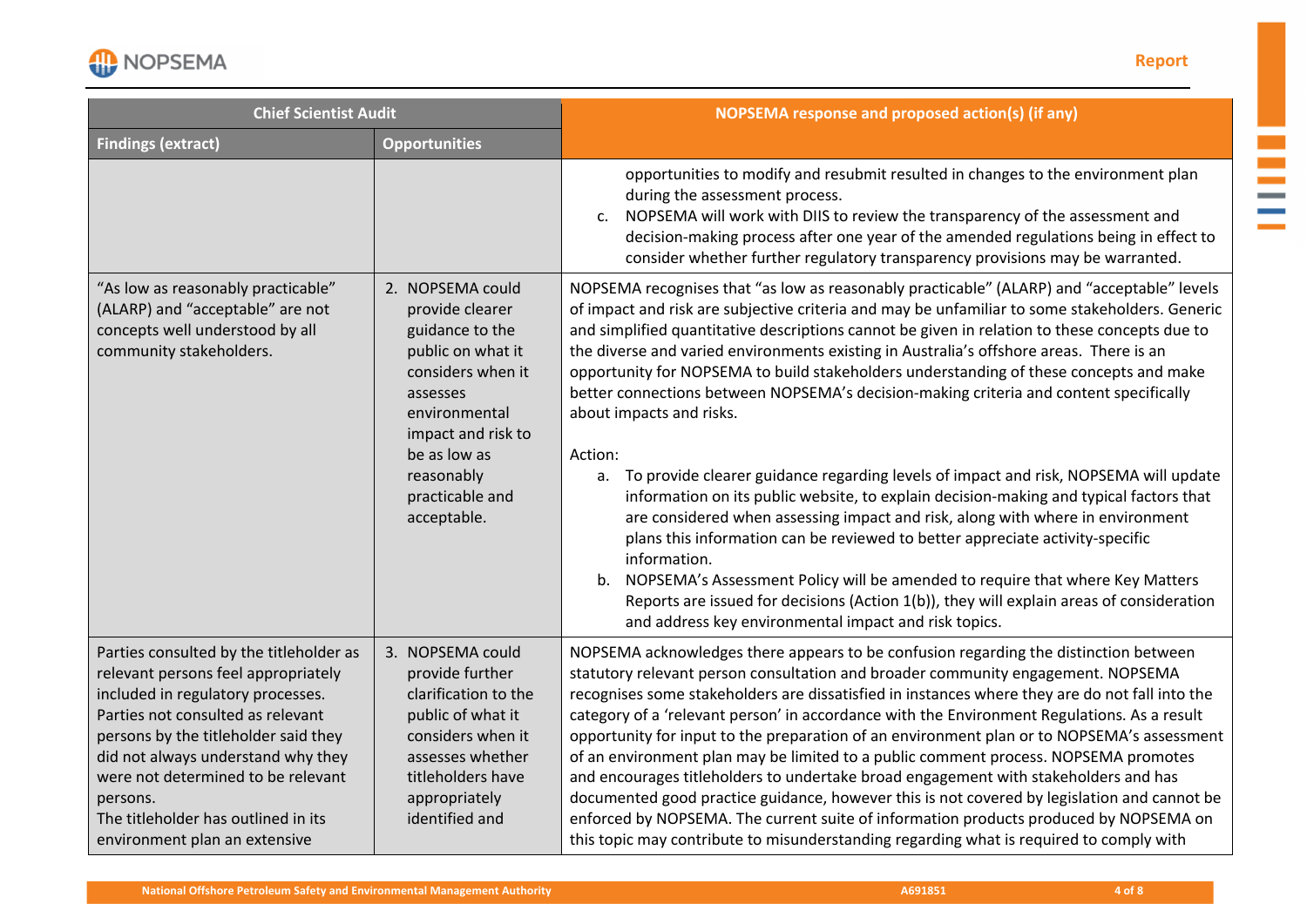

### **Report**

m,  $\mathbb{R}^2$  $\sim$  $\sim$ **Contract Contract** 

| <b>Chief Scientist Audit</b>                                                                 |                                                                                                                                                                               | NOPSEMA response and proposed action(s) (if any)                                                                                                                                                                                                                                                                                                                                                                                                                                                                                                                   |
|----------------------------------------------------------------------------------------------|-------------------------------------------------------------------------------------------------------------------------------------------------------------------------------|--------------------------------------------------------------------------------------------------------------------------------------------------------------------------------------------------------------------------------------------------------------------------------------------------------------------------------------------------------------------------------------------------------------------------------------------------------------------------------------------------------------------------------------------------------------------|
| <b>Findings (extract)</b>                                                                    | <b>Opportunities</b>                                                                                                                                                          |                                                                                                                                                                                                                                                                                                                                                                                                                                                                                                                                                                    |
| commitment to engagement with<br>communities, but some stakeholders<br>remained unsatisfied. | consulted with<br>relevant persons.                                                                                                                                           | statutory relevant person consultation provisions versus what is suggested to titleholders as<br>good practice engagement with other stakeholders beyond the statutory relevant person<br>consultation required by the Environment Regulations.                                                                                                                                                                                                                                                                                                                    |
|                                                                                              |                                                                                                                                                                               | Action:<br>Publish a regulatory Bulletin to clarify what NOPSEMA considers when it assesses<br>а.<br>whether titleholders have appropriately consulted with relevant persons to address<br>confusion between statutory consultation with 'relevant persons' and community<br>engagement, which is not regulated and cannot be enforced by NOPSEMA.<br>b. Amend existing regulatory guidance and resources on NOPSEMA's website to further<br>clarify the requirements for statutory consultation with 'relevant persons' versus<br>broader stakeholder engagement. |
|                                                                                              | 4. Titleholders could<br>consider ongoing<br>community<br>engagement<br>opportunities for<br>stakeholders not<br>meeting the<br>regulatory definition<br>of relevant persons. | NOPSEMA notes the Chief Scientist has identified this as consideration for titleholders.<br>As mentioned above, NOPSEMA will continue to promote that titleholders implement good<br>practice in community engagement while also ensuring information is readily provided to<br>stakeholders to explain and clarify that community engagement is not regulated and cannot<br>be enforced by NOPSEMA.                                                                                                                                                               |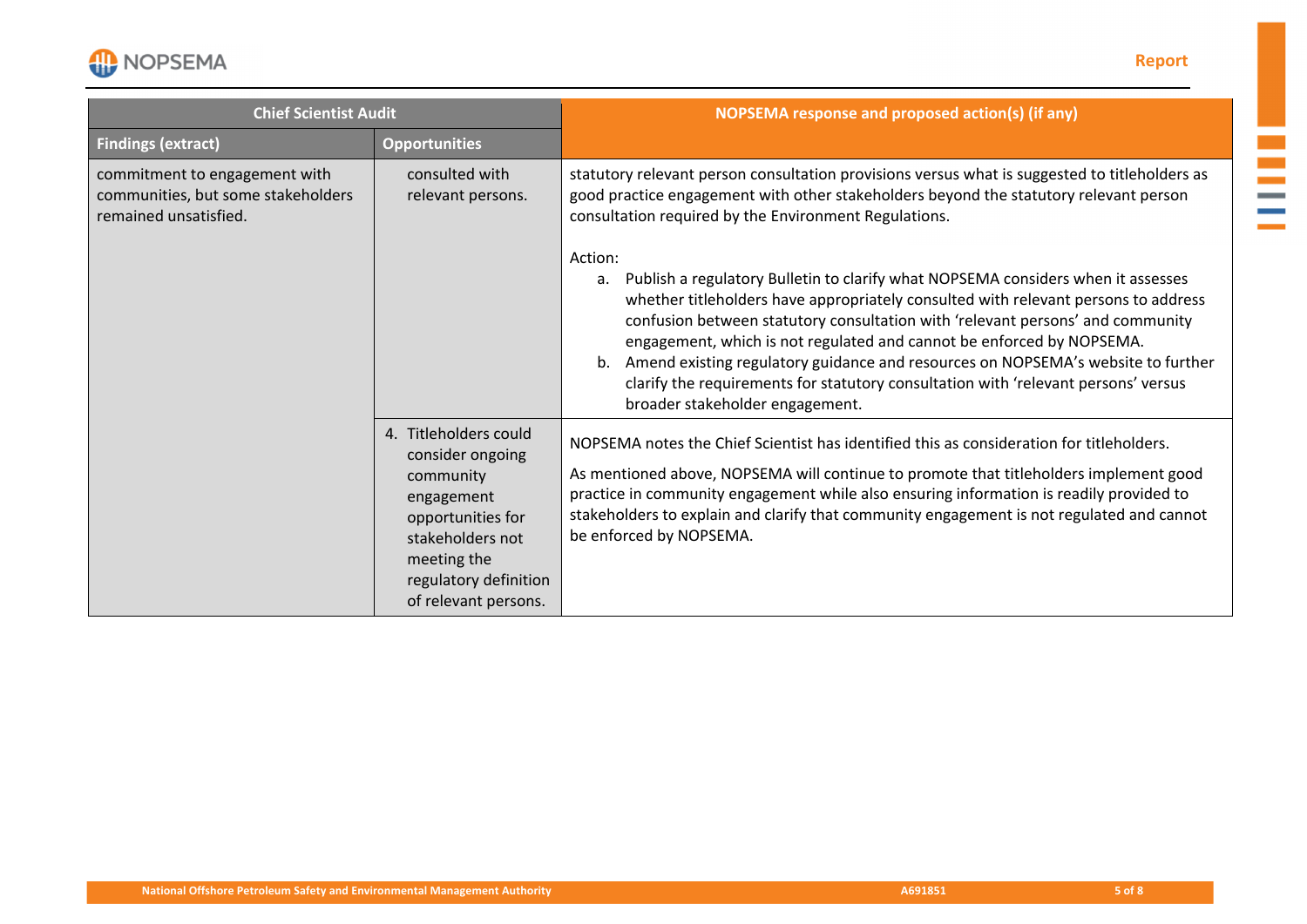

m.  $\mathbb{R}^2$  $\mathcal{L}^{\mathcal{L}}$ and a **Contract** 

| <b>Chief Scientist Audit</b>                                                                                                                                                                                                                                                                                                                                                                                                                                                                                                                                                                                                                 |                                                                                                                                                                                                                                                              | NOPSEMA response and proposed action(s) (if any)                                                                                                                                                                                                                                                                                                                                                                                                                                                                                                                                                                                                                                                                                                                                                                                                                                                                                                                                                                                                                                                                         |
|----------------------------------------------------------------------------------------------------------------------------------------------------------------------------------------------------------------------------------------------------------------------------------------------------------------------------------------------------------------------------------------------------------------------------------------------------------------------------------------------------------------------------------------------------------------------------------------------------------------------------------------------|--------------------------------------------------------------------------------------------------------------------------------------------------------------------------------------------------------------------------------------------------------------|--------------------------------------------------------------------------------------------------------------------------------------------------------------------------------------------------------------------------------------------------------------------------------------------------------------------------------------------------------------------------------------------------------------------------------------------------------------------------------------------------------------------------------------------------------------------------------------------------------------------------------------------------------------------------------------------------------------------------------------------------------------------------------------------------------------------------------------------------------------------------------------------------------------------------------------------------------------------------------------------------------------------------------------------------------------------------------------------------------------------------|
| <b>Findings (extract)</b>                                                                                                                                                                                                                                                                                                                                                                                                                                                                                                                                                                                                                    | <b>Opportunities</b>                                                                                                                                                                                                                                         |                                                                                                                                                                                                                                                                                                                                                                                                                                                                                                                                                                                                                                                                                                                                                                                                                                                                                                                                                                                                                                                                                                                          |
| NOPSEMA has well-documented<br>processes to appropriately take into<br>account matters protected under the<br><b>Environment Protection and</b><br><b>Biodiversity Conservation Act 1999</b><br>(EPBC Act) and Australian Marine Park<br>values as part of the assessment<br>process. Titleholders are aware of the<br>requirement to take account of these<br>matters. However, there is limited<br>public information for stakeholders<br>detailing how NOPSEMA takes matters<br>protected under the EPBC Act into<br>account.                                                                                                             | 5. NOPSEMA could<br>provide clearer<br>public guidance on<br>how it considers<br>matters protected<br>under the EPBC Act<br>and the principles of<br>ecologically<br>sustainable<br>development in its<br>decision-making.                                   | NOPSEMA acknowledges that there is a complex set of requirements that apply to offshore<br>petroleum activities arising from the Environment Protection and Biodiversity Conservation<br>Act 1999 (EPBC Act). Although these are documented in the EPBC Program Report,<br>NOPSEMA's Environment Plan Decision-making Guidelines, Environment Plan Content<br>Requirements Guidance and Guidance for Petroleum Activities and Australian Marine Parks,<br>NOPSEMA recognises there is value in publishing a consolidated list of EPBC Act-related<br>requirements and how NOPSEMA considers these along with the principles of Ecologically<br>Sustainable Development (ESD).<br>Actions:<br>a. NOPSEMA will publish guidance to clarify how NOPSEMA considers matters protected<br>under the EPBC Act and principles of ESD in decision-making.<br>Existing guidance material (Decision Making Guidelines, Guidance Note for Petroleum<br>b.<br>Activities and Australian Marine Parks) will be amended to better clarify requirements<br>that apply and/or how NOPSEMA considers these matters in its decision-making. |
| A number of documents that<br>NOPSEMA and titleholders are<br>required to take into account as part<br>of environment plan drafting and<br>assessment are managed by other<br>government agencies external to<br>NOPSEMA. These agencies are<br>responsible for updating this<br>information at regular intervals and<br>there is a possibility that some<br>documents are not up-to-date.<br>NOPSEMA has demonstrated it is<br>aware these documents contain<br>potentially outdated information and<br>the audit team is satisfied NOPSEMA<br>has appropriate processes and<br>practices in place to ensure<br>environment plans reference | 6. The Commonwealth<br>Government could<br>ensure documents<br>and information<br>from other<br>organisations on<br>which NOPSEMA<br>and titleholders<br>relies rely are<br>maintained and kept<br>up-to date to reflect<br>current and<br>emerging science. | NOPSEMA notes the Chief Scientist has identified this as a consideration for the<br>Commonwealth Government.<br>NOPSEMA acknowledges that there is an opportunity for holders of documents and<br>information that titleholders and NOPSEMA rely on to play a role in ensuring such information<br>is up to date and reflects current and emerging science. NOPSEMA will work with the relevant<br>Departments (for example the Department of Environment and Energy) to assist in identifying<br>relevant documents and information and input to their actions to respond to this<br>consideration.                                                                                                                                                                                                                                                                                                                                                                                                                                                                                                                     |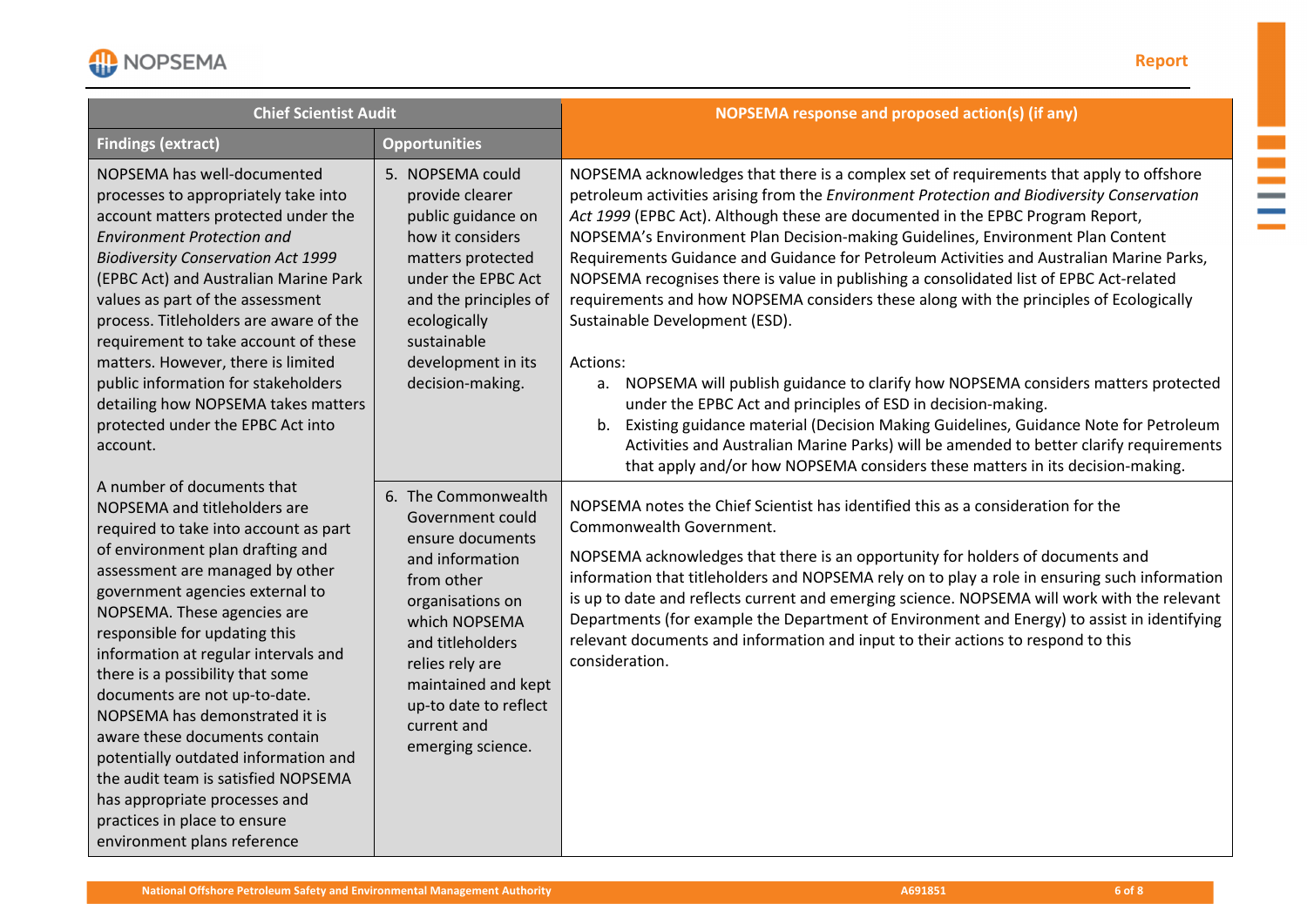NOPSEMA

### **Report**

m.  $\mathcal{L}_{\mathcal{A}}$  $\mathcal{L}$ **Contract Contract** 

| <b>Chief Scientist Audit</b>                                                                                                                                                                                                                                                                                                                                                                                                                                                                                                                                                               |                                                                                                                                                                                                          | NOPSEMA response and proposed action(s) (if any)                                                                                                                                                                                                                                                                                                                                                                                                                                                                                                                                                                                                                                                                                                                                                                                                                                                                                                                                                                                                 |
|--------------------------------------------------------------------------------------------------------------------------------------------------------------------------------------------------------------------------------------------------------------------------------------------------------------------------------------------------------------------------------------------------------------------------------------------------------------------------------------------------------------------------------------------------------------------------------------------|----------------------------------------------------------------------------------------------------------------------------------------------------------------------------------------------------------|--------------------------------------------------------------------------------------------------------------------------------------------------------------------------------------------------------------------------------------------------------------------------------------------------------------------------------------------------------------------------------------------------------------------------------------------------------------------------------------------------------------------------------------------------------------------------------------------------------------------------------------------------------------------------------------------------------------------------------------------------------------------------------------------------------------------------------------------------------------------------------------------------------------------------------------------------------------------------------------------------------------------------------------------------|
| <b>Findings (extract)</b>                                                                                                                                                                                                                                                                                                                                                                                                                                                                                                                                                                  | <b>Opportunities</b>                                                                                                                                                                                     |                                                                                                                                                                                                                                                                                                                                                                                                                                                                                                                                                                                                                                                                                                                                                                                                                                                                                                                                                                                                                                                  |
| complete scientific and technical<br>information, including additional up<br>to-date information as required, and<br>that this information is used<br>appropriately in its assessment and<br>decision-making process. The audit<br>team is satisfied the potentially<br>outdated plans do not limit<br>NOPSEMA's process for assessment<br>and decision-making consistent with<br>the Environment Regulations.                                                                                                                                                                             |                                                                                                                                                                                                          |                                                                                                                                                                                                                                                                                                                                                                                                                                                                                                                                                                                                                                                                                                                                                                                                                                                                                                                                                                                                                                                  |
| The stakeholders with whom the audit<br>team met held NOPSEMA's<br>engagement approach in high regard.<br>The audit team's consultations found<br>a lack of understanding about oil-spill<br>modelling and the potential impacts<br>or risks of a credible worst-case oil<br>spill. The maps of the worst-case oil<br>spill models have been incorrectly<br>interpreted by some stakeholders as<br>what might occur from a single spill,<br>rather than being the combination of<br>many scenarios intended to<br>determine the boundary of the area<br>addressed by the environment plan. | 7. Titleholders could<br>consider ways to<br>better present oil-<br>spill modelling,<br>including individual<br>oil spill scenarios, to<br>communicate the<br>risk and likely extent<br>of an oil spill. | NOPSEMA notes the Chief Scientist has identified this issue as a consideration for titleholders.<br>NOPSEMA acknowledges this issue and will continue to encourage titleholders both<br>individually and collectively through the relevant industry associations. NOPSEMA has<br>prepared high level information and education material to explain oil spill risk evaluation,<br>however titleholder documents at times include oil spill risk evaluation outputs presented in a<br>way that enable them to be misinterpreted or misrepresented. While this does not present an<br>issue to NOPSEMA's oil spill risk specialists, who are trained and experienced in interpreting<br>spill risk evaluation, NOPSEMA acknowledges the potential for the community and some<br>stakeholders to misinterpret this information.<br>NOPSEMA will continue to publish information that seeks to clarify key principles and<br>provides advice on how to interpret spill risk evaluation both generally and, where relevant, in<br>Key Matters Reports. |